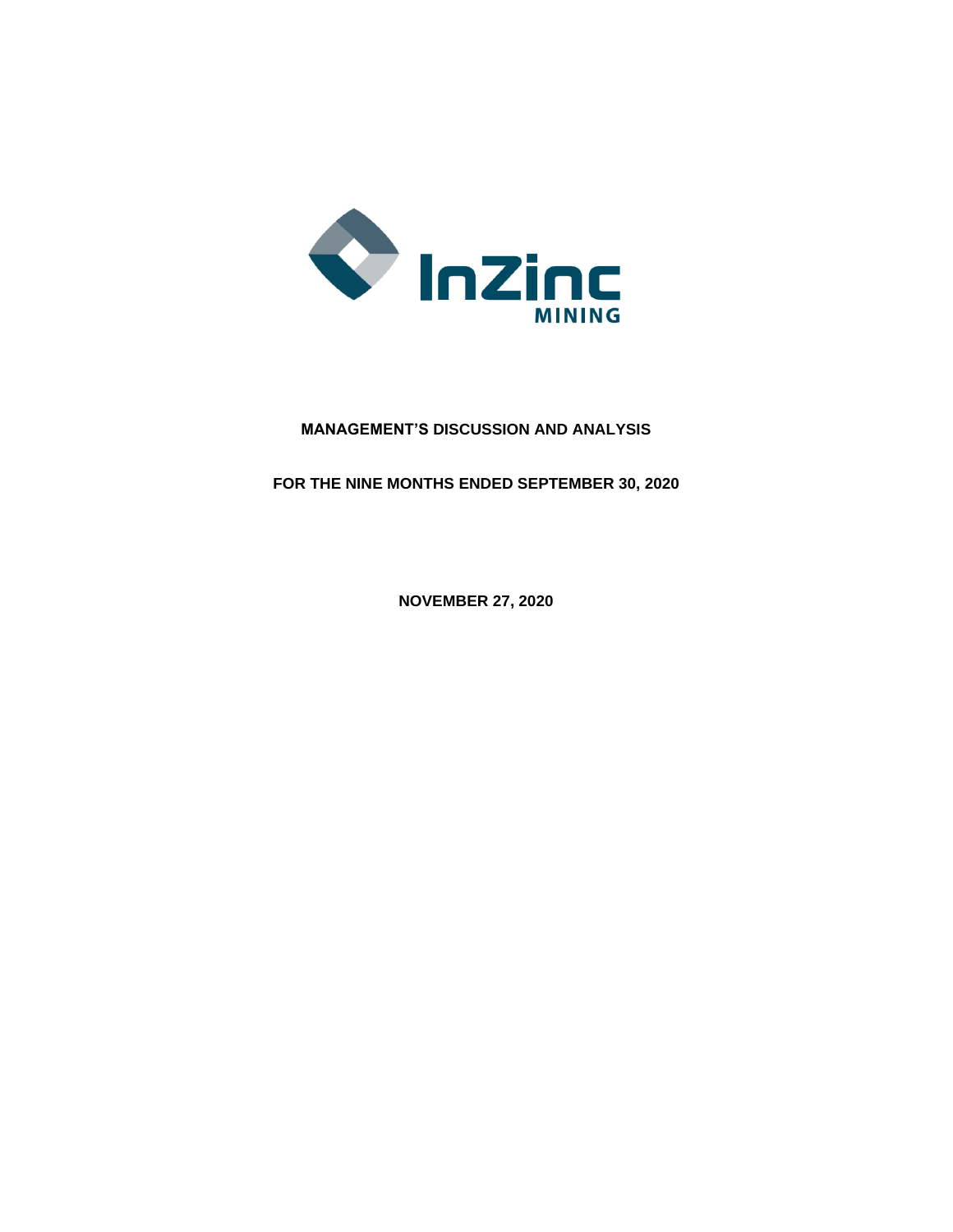### **Description of Management's Discussion and Analysis**

The purpose of this Management's Discussion and Analysis ("MD&A") is to explain management's point of view regarding the past performance and future outlook of InZinc Mining Ltd. (the "Company"). This report also provides information to improve the reader's understanding of the condensed interim consolidated financial statements and related notes for the nine months ended September 30, 2020 as well as important trends and risks affecting the Company's financial performance, and should therefore be read in conjunction with the audited consolidated financial statements of the Company for the year ended December 31, 2019. Those financial statements are prepared in accordance with International Financial Reporting Standards ("IFRS") as issued by the International Accounting Standards Board. All amounts in the financial statements and in this MD&A are expressed in Canadian dollars, unless otherwise indicated. The following discussion is dated and current as of November 27, 2020. This MD&A contains forward-looking information and statements which are based on the conclusions of management. The forward-looking information and statements are only made as of the date of this MD&A.

The Company's certifying officers, based on their knowledge, having exercised reasonable diligence, are also responsible to ensure that these filings do not contain any untrue statement of a material fact or omit to state a material fact required to be stated or that is necessary to make a statement not misleading in light of the circumstances under which it was made, with respect to the period covered by these filings, and these financial statements together with the other financial information included in these filings. The Board of Directors approves the financial statements and MD&A and ensures that management has discharged its financial responsibilities. The Board's review is accomplished principally through the Audit Committee, which meets periodically to review all financial reports, prior to filing.

Additional information on the Company is available on SEDAR and at the Company's website, www.inzincmining.com.

#### **Forward-Looking Statements**

Certain disclosures contained in this MD&A may constitute forward-looking information. This is information regarding possible events, conditions or results of operations of the Company that is based upon assumptions about future economic conditions and courses of action which is inherently uncertain. All information other than statements of historical fact may be forward-looking information.

Forward-looking information is subject to a variety of risks and uncertainties which could cause actual events or results to differ from those reflected in the forward-looking statements, including, without limitation, risks and uncertainties relating to the interpretation of drill results and the estimation of mineral resources, the geology, grade and continuity of mineral deposits; the outbreak of an epidemic or a pandemic, including the recent outbreak of the novel coronavirus (COVID-19), or other health crisis and the related global health emergency affecting workforce health and wellbeing; and the possibility that future exploration and development results will not be consistent with the Company's expectations. Some other risks and factors which could cause results to differ materially from those expressed in the forward-looking information contained in this MD&A are described under the heading "Risks and Uncertainties".

Readers are cautioned that any such listings of risks are not, and in fact cannot be, complete. Although the Company has attempted to identify important factors that could cause actual events and results to differ materially from those described in the forward-looking information, there may be other factors that cause events or results to differ from those intended, anticipated or estimated. The Company believes the expectations reflected in the forward-looking information are reasonable but no assurance can be given that these expectations will prove to be correct and readers are cautioned not to place undue reliance on forward-looking information contained in this MD&A.

The forward-looking information contained in this MD&A is provided as of the date hereof and the Company undertakes no obligation to update publicly or revise any forward-looking information, whether as a result of new information, future events or otherwise, except as otherwise required by law. All of the forward-looking information contained in this MD&A is expressly qualified by this cautionary statement.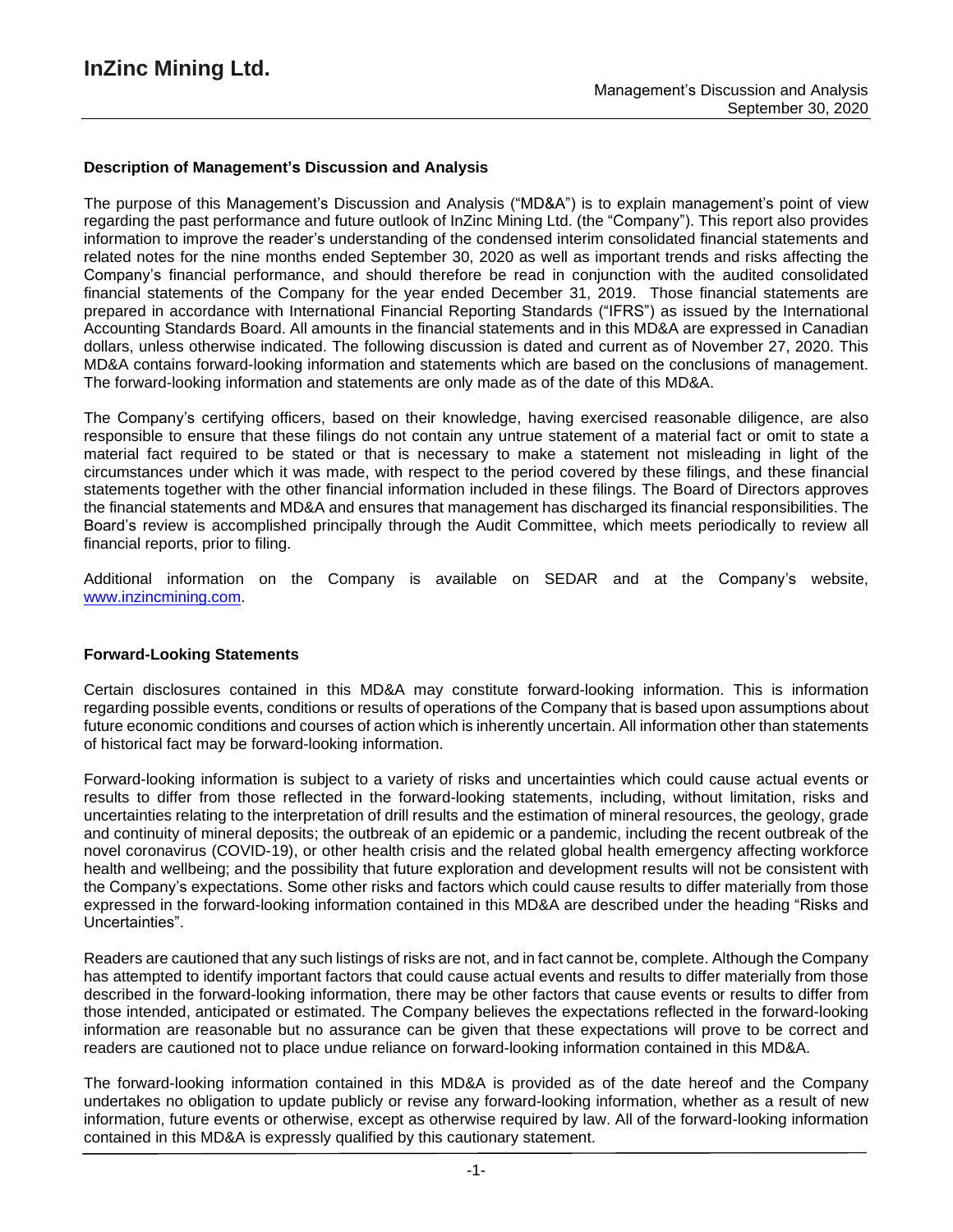# **Description of Business**

The Company is incorporated under the Canada Business Corporations Act and is listed on the TSX Venture Exchange ("TSX-V") under the trading symbol IZN. It was renamed from Lithic Resources Ltd. on February 18, 2014. The principal business of the Company is the acquisition, exploration and development of mineral properties ("exploration and evaluation assets"), either solely or through joint ventures and options.

To date the Company has not generated any revenues.

## **Discussion of Operations**

The Company currently holds two active mineral properties at varying stages of exploration and advancement. The Company's West Desert Zinc Property (100% interest) ("West Desert"), formerly known as the Crypto Zinc Property, is located in western Utah and the early stage Indy Zinc Property (100% option) ("Indy") is located in central British Columbia. Both properties are well located for potential development with proximal access to power, roads and rail infrastructure. In addition to exploring its existing properties, the Company is engaged in a continuing review of other properties and projects for possible acquisition.

In 2014, the Company announced the results of a positive Preliminary Economic Assessment ("PEA") on the Company's West Desert ("WD") deposit located approximately 160 km south west of Salt Lake City, Utah. The PEA, based on conventional bulk underground mining and processing, estimated an after-tax NPV (8%) of US\$258 million and IRR of 23% over a 15-year mine life assuming base case long term metal prices (*US\$; zinc = \$1 /lb, copper =* \$3/lb, iron = \$105/t, indium = \$600/kg, silver = \$21/oz, gold = \$1,300/oz). The 2014 PEA outlined an indicated resource of 13.0 million tonnes grading 2.16% zinc, 0.23% copper, 33 g/t indium and 48% magnetite, plus an inferred resource of 46.0 million tonnes grading 1.76% zinc, 0.22% copper, 24 g/t indium and 48% magnetite. The 2014 PEA highlighted continued exploration as an integral part of further work leading to a Prefeasibility Study at West Desert.

For additional information on the West Desert PEA please refer to the Company's press release dated April 1, 2014 and the Company's report entitled "Technical Report on the West Desert Zinc-Copper-Indium-Magnetite Project, Preliminary Economic Assessment, Juab County, Utah" at [www.inzincmining.com](http://www.inzincmining.com/) or [www.sedar.com.](http://www.sedar.com/)

Indy is located approximately 100 km southeast of the city of Prince George, the major hub for transportation and heavy industry in central BC. The property consists of approximately 11,000 hectares covering a 25 km strike of Cambrian to Mississippian aged sedimentary rock formations prospective for sedimentary hosted zinc deposits.

West Desert and Indy are at the exploration stage and have not generated any revenues. At September 30, 2020, the Company had not yet achieved profitable operations and has a deficit of \$9,394,228 (December 31, 2019 - \$9,309,315).

Since the Company's properties are at the exploration stage, it does not have operations or operating results in the conventional use of the terms. The Company's financial success will ultimately be dependent upon finding economically recoverable mineral reserves, confirmation of its interest in those reserves and its ability to obtain the necessary financing to profitably produce those reserves. Further information on the Company's properties can be found on the Company's website at www.inzincmining.com.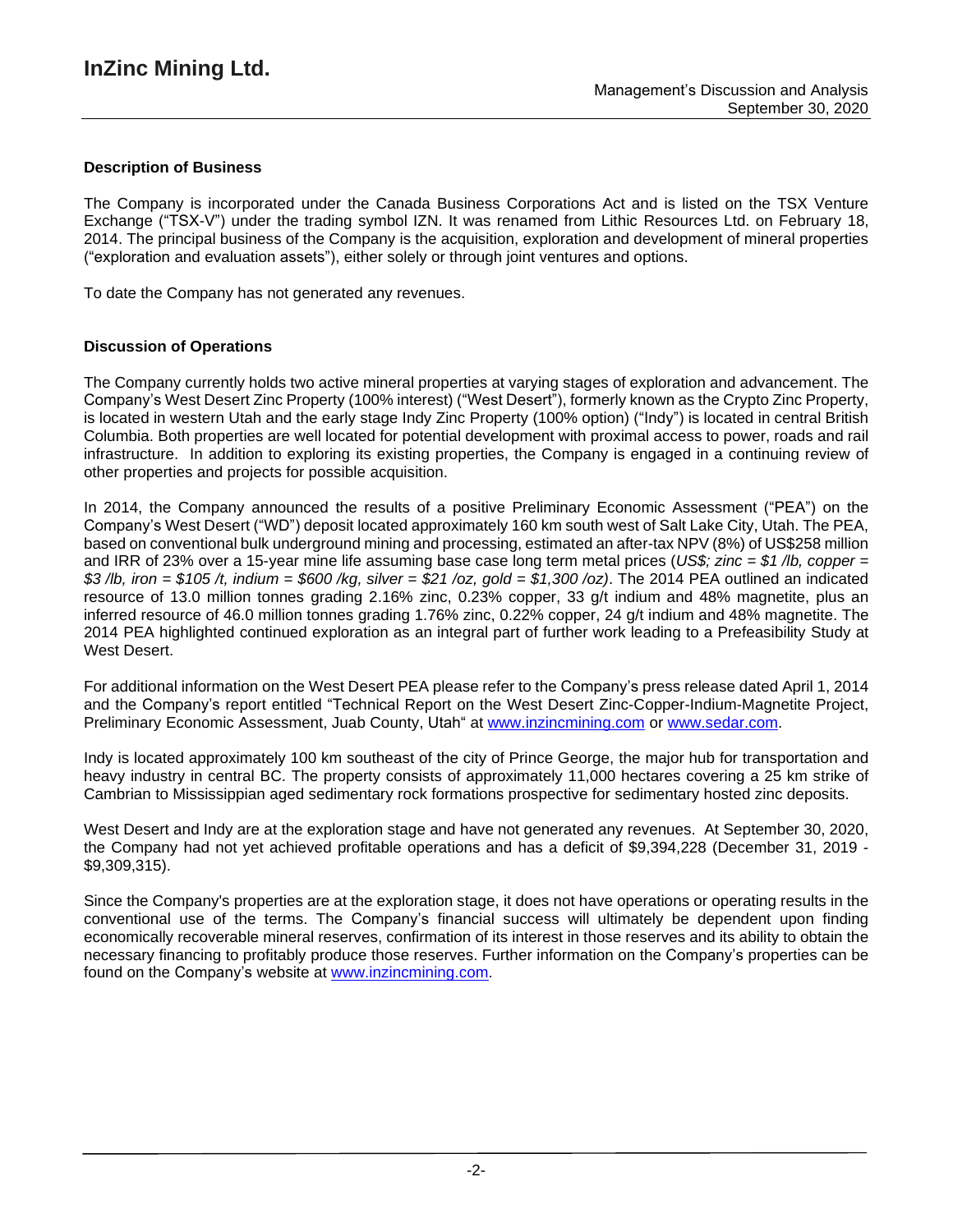### **Mineral Properties**

#### West Desert

West Desert (100%), located in northwestern Utah, is an advanced stage zinc-copper-indium-iron deposit which is open for expansion. A Preliminary Economic Assessment (PEA) completed in 2014 returned positive results and concluded that resource additions, particularly in shallower areas, could further improve the economics of the project. In 2018, drilling discovered new mineralization to the immediate west of the WD deposit including intersections of 15.4 m grading 6.3% Zn, 0.1% Cu, 67 g/t In and 6.8 m grading 16.5% Zn, 0.3% Cu, 60 g/t In, 14 g/t Ag. Additional drilling is required to delineate this important new mineralization.

In May of 2005, the Company signed an agreement to purchase a 100% interest in the Property from EuroZinc Mining Corporation ("EuroZinc") in exchange for 1,500,000 shares and \$25,000 in cash. Certain claims comprising the Property are subject to a 1.5% net smelter returns royalty ("NSR") and a future cash payment (\$1,000,000 upon completion of financing necessary for production) currently held by Osisko Gold Royalties Ltd. (formerly Vaaldiam Mining Ltd). Since the 2005 acquisition from EuroZinc, the Company has acquired, either wholly or in part, several additional claims.

West Desert comprises 4,258 acres and is located about 160 km southwest of Salt Lake City. Early mining activity includes the historic Fish Springs Mining District from which recorded production of 2,700,000 oz of silver occurred from the late 19th century through the mid-1950's. These high-grade silver-lead replacement deposits produced about 20,300 tons grading 128 ounces silver per ton (4,389 gpt) and 44% lead. To the west of these workings, the larger WD deposit was discovered in the 1960's and was originally explored for its iron potential. Drilling campaigns in the 1980's, 1990's and by the Company in 2007 - 2008 subsequently outlined the large zinc resources currently hosted in the WD deposit. The property is crossed by a power-line, is easily accessible by road and has railheads within 90 km.

The WD deposit is a significant carbonate replacement deposit, similar in many respects to the deposits comprising the world class Bingham, Park City and Tintic mining districts located some 130 km to the east. Zinc mineralization at West Desert is concentrated in two contiguous zones, known as the Main and Deep (CRD) Zones hosted in a sequence of Cambrian to Ordovician carbonate rocks cut by a quartz monzonite intrusive of Late Eocene age. The Main zone is generally oxidized to a maximum depth of about 250 m. The general distribution of mineralization on the West Desert property shows zoning similar to that in typical porphyry/CRD systems, with an inner zone of molybdenum-rich mineralization grading outwards through copper and zinc, then lead, silver and manganese with increasing distance from the intrusive.

From 2006 to 2010, the Company completed geophysical surveys, metallurgical studies and over 10,000 m of diamond drilling. In September 2010, the Company completed a PEA of the West Desert project. In 2014, the Company completed a revised PEA of the West Desert project which supersedes all earlier reports.

#### *Highlights of 2014 PEA*

- After-tax NPV (8%) of US\$258 million, IRR of 23% and payback of 3.7 years assuming base case long term metal prices (US\$; zinc = \$1 /b, copper = \$3 /b, iron = \$105 /t, indium = \$600 /kg, silver = \$21 /oz, *gold = \$1,300 /oz)*
- conventional bulk underground mining of sulphide resources
- 2.37 million tonnes per year mined over a 14.8-year mine life
- conventional processing to produce three clean concentrates
- zinc recoveries of 92% into a concentrate grading 55% zinc and containing high levels of indium
- copper recoveries of 74% into a concentrate grading 29% copper with payable levels of silver and gold
- average annual production of 107.9 million lbs zinc, 9.9 million lbs copper and 1.0 million tonnes iron concentrate (magnetite)
- initial and life-of-mine capex of US\$247.4 million and US\$388.9 million, respectively
- good potential for resource expansion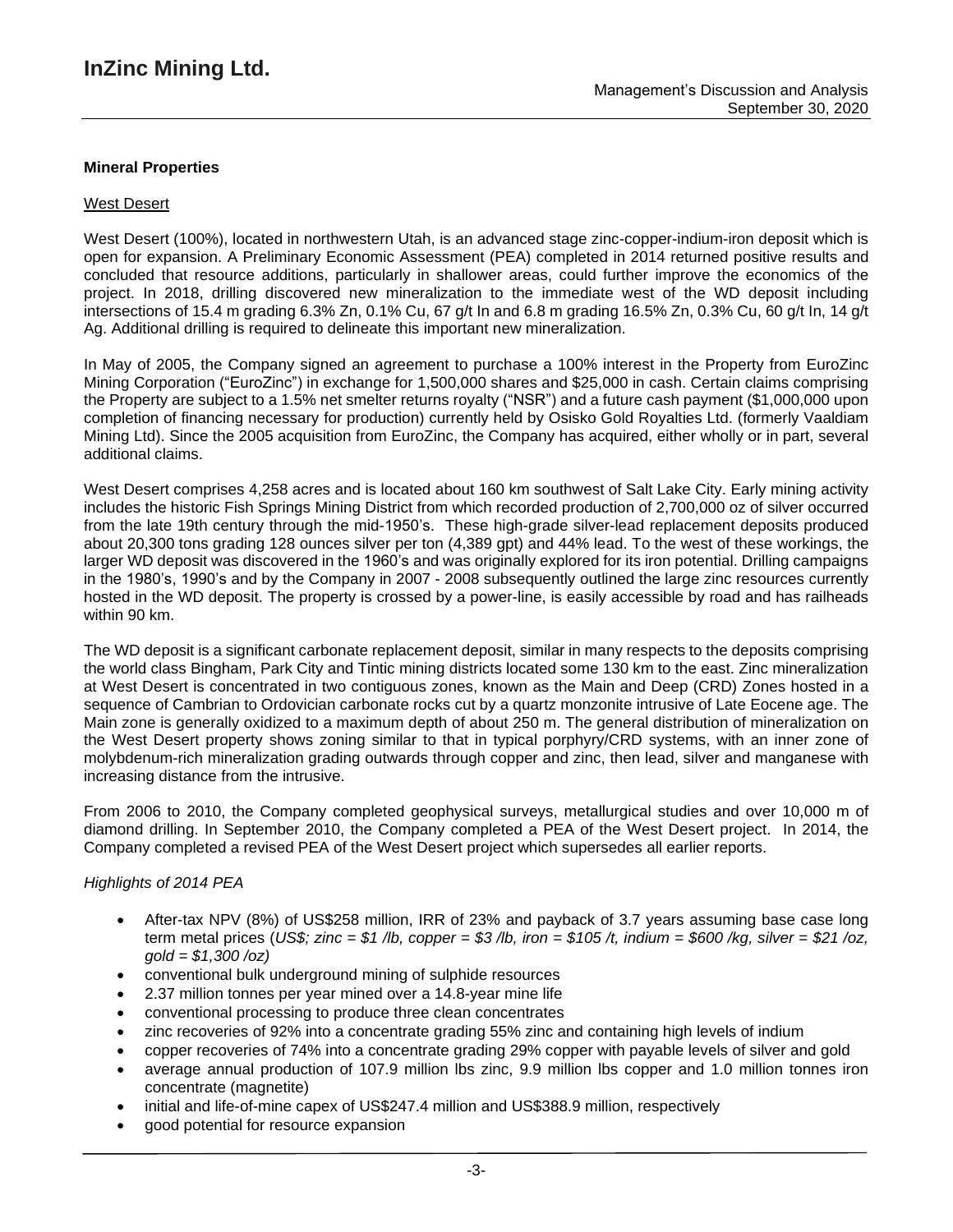### West Desert (cont'd…)

For additional information on the West Desert PEA please refer to the Company's press release dated April 1, 2014 and the Company's report entitled "Technical Report on the West Desert Zinc-Copper-Indium-Magnetite Project, Preliminary Economic Assessment, Juab County, Utah" at [www.inzincmining.com](http://www.inzincmining.com/) or [www.sedar.com.](http://www.sedar.com/)

Note: The PEA is considered preliminary in nature. It includes Inferred mineral resources that are considered too *speculative to have the economic considerations applied that would enable classification as mineral reserves. There* is no certainty that the conclusions within the PEA will be realized. Mineral resources that are not mineral reserves *do not have demonstrated economic viability.*

### *2018 Programs*

In April 2018, the Company commenced diamond drilling. Geophysical surveys, completed in January 2018, supported target selection and corresponding drill hole locations over the exploration area.

On June 6, 2018 and August 27, 2018, the Company reported results of the drill program. The Company completed five deep holes totaling 3,279 m which focused on exploration and expansion of the large zinc resources outlined in the West Desert PEA.

### *Highlights of the 2018 Drill Program*

- Drill hole WD18-01, drilled west of the existing deposit, intersected a thick interval of 15.4 m of 6.3% Zn, 0.1% Cu and 67 g/t In at 340 m below surface and approximately 60 m west of the known boundary of the existing sulphide resources.
- WD18-05, drilled below WD18-01, intersected shallow, high grade sulphide mineralization over 6.8 m averaging 16.5% Zn, 0.3% Cu, 60 g/t In and 14 g/t Ag at a downhole depth of 142 m. The hole was drilled to the west of existing sulphide resources.
- WD18-02, drilled to the east of the existing resources and 400 m to the east of WD18-01, intersected multiple, narrow high grade zones including 1.5 m of 11.6% Zn, 0.1% Cu, 4 g/t In and 53 g/t Ag and established the eastward expansion potential of the CRD (Deep) zone by 175 m to the east.
- WD18-03, drilled 1.27 km to the east of WD18-01, intersected high grade silver mineralization 320 m beneath the historic Utah silver mine with a narrow intercept of 0.3 m of 1,402 g/t Ag, 1.2 g/t Au and 44.5% Pb.
- WD18-04, drilled 120 m to the west of WD18-01, intersected 1.8 m of 8.6% Zn and 339  $\alpha/t$  In at 206.7 m downhole in a thick oxidized interval suggestive of deeper sulphide mineralization below.

The Company has received the necessary permits to complete an additional phase of drilling which is designed target the thicker higher grade western expansion potential discovered in the 2018 program.

#### *2020 Expenditure Requirements*

A total of US\$32,670 was paid in 2020 to keep the claims and leases comprising West Desert in good standing.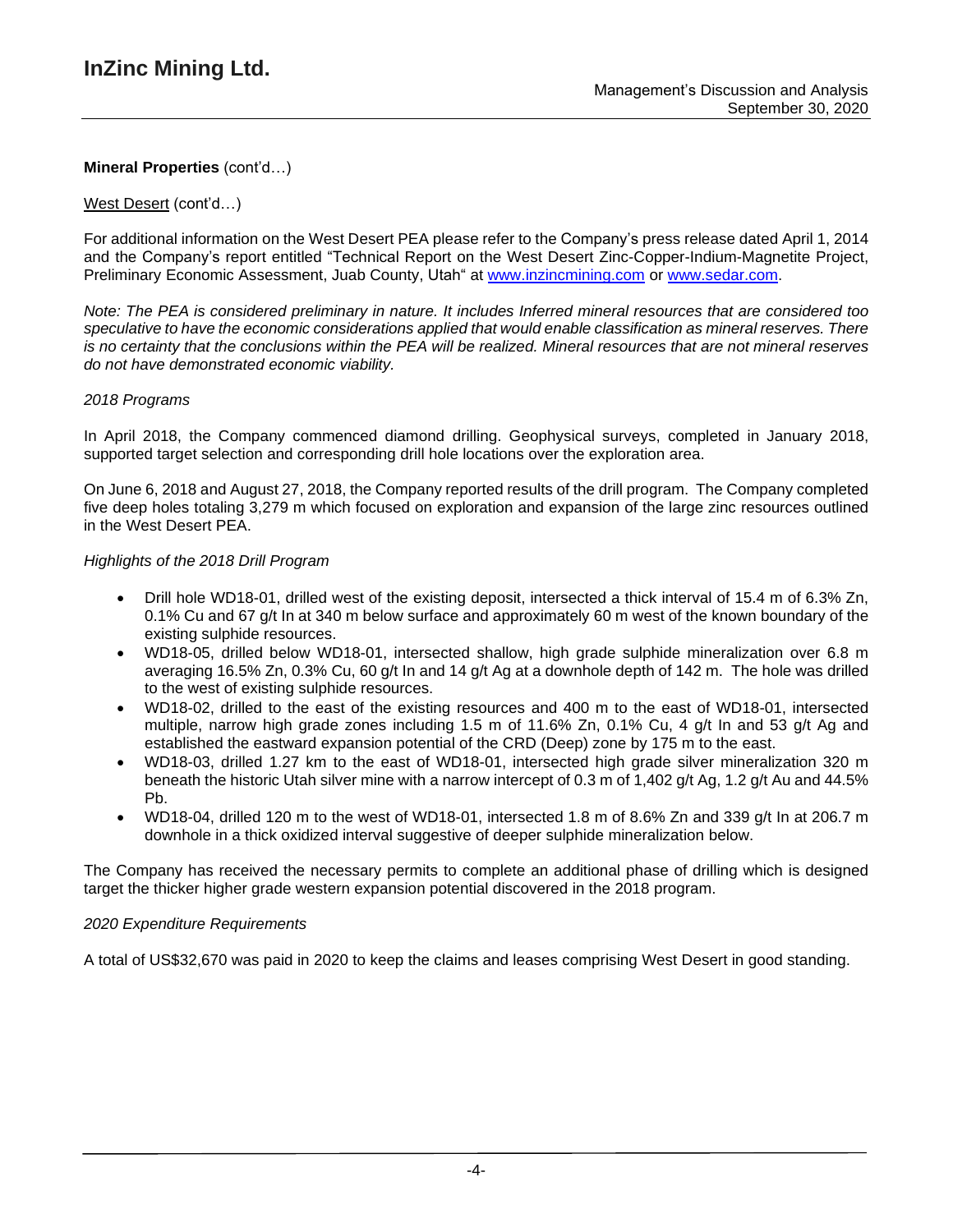# Indy

The Indy Sedex exploration project, located in central British Columbia, covers a 25 km strike length (11,000 Ha) of Cambrian to Mississippian aged sedimentary rocks with district scale discovery potential for Sedimentary Exhalative (Sedex) type deposits. Sedex deposits are rare, formed in clusters and only in certain sequences of sedimentary rocks in specific geologic periods. They represent some of the largest known zinc deposits in the world. In western North America, the best located Sedex deposits have now been depleted.

In 2018, an initial drill program discovered Sedex-type mineralization at one of four large areas of strongly anomalous soil geochemistry on the project. In 2019, to further evaluate this expansive property and prioritize the numerous areas of interest, the Company completed extensive soil geochemical sampling and mapping programs. Over 5 km of un-tested multi-element soil geochemical anomalies and associated pathfinder elements typical of Sedex type deposits are now defined.

Indy is located approximately 100 km southeast of the city of Prince George, British Columbia. The property is 85 km south of the CNR transcontinental railway and 65 km south of the Yellowhead highway at elevations ranging from 950 m to 1300 m. The property is accessed by well-maintained Forest Service roads.

On October 17, 2016, subsequently amended April 2, 2020, the Company entered into an option agreement to acquire a 100% interest in Indy from Pac Shield Resources Inc. ("PSR"), a private British Columbia company. Pursuant to the agreement with PSR, the Company has the option to earn a 100% interest over a five year period by making staged cash payments totaling \$315,000 (\$105,000 paid to date), issuing an aggregate of 2,400,000 shares (1,100,000 issued to date) and completing work commitments of \$2,600,000 (first, second, third, and fourth year work commitments totalling \$950,000 have been completed). In addition, a \$500,000 cash payment and the issuance of 500,000 shares of the Company will be made to PSR if the Company files a technical report establishing a 500,000,000 pound zinc resource on the property. A further \$500,000 cash payment will be made to PSR should the Company file a technical report establishing a 750,000,000 pound zinc resource on the property. The property is subject to a 1.0% NSR held by PSR (the "PSR NSR") and a 1.5% NSR held by Kerry Curtis, a director, Chairman of the Board and former interim Chief Executive Officer of the Company, and a director and the controlling shareholder of PSR. On exercise of the option and prior to completion of a feasibility study on the property, the Company has the right to purchase the PSR NSR for \$1,500,000.

## *Previous Activity*

Kennco staked the area in 1981 and between 1980 and 1982 located several zinc-lead-silver geochemical anomalies over a 6.5 km trend. Four short diamond drill holes on two selected geochemical targets were completed.

In 1988, Cominco optioned the property from Kennco and completed soil geochemistry programs outlining a fourth anomaly on the property. Five shallow, wide-spaced diamond drill holes drilled by Cominco in 1989 targeted a portion of a high contrast soil anomaly (Anomaly B). All five holes intersected mineralization at estimated vertical depths less than 100 m over a 450 m long trend. Drill intersections ranged from 1.5 m to 19.7 m, grading from 1.9% to 8.9% zinc, 1.0 g/t to 55.6 g/t silver and 0.04% to 2.4% lead. True widths of these intersections are not known and in some cases core recoveries were less than 50%.

Cominco returned the property to Kennco post 1991, after which only minor activities are recorded.

## *InZinc Programs*

In 2017, the Company completed initial soil geochemical surveys, geological mapping and prospecting in the Anomaly B and C areas.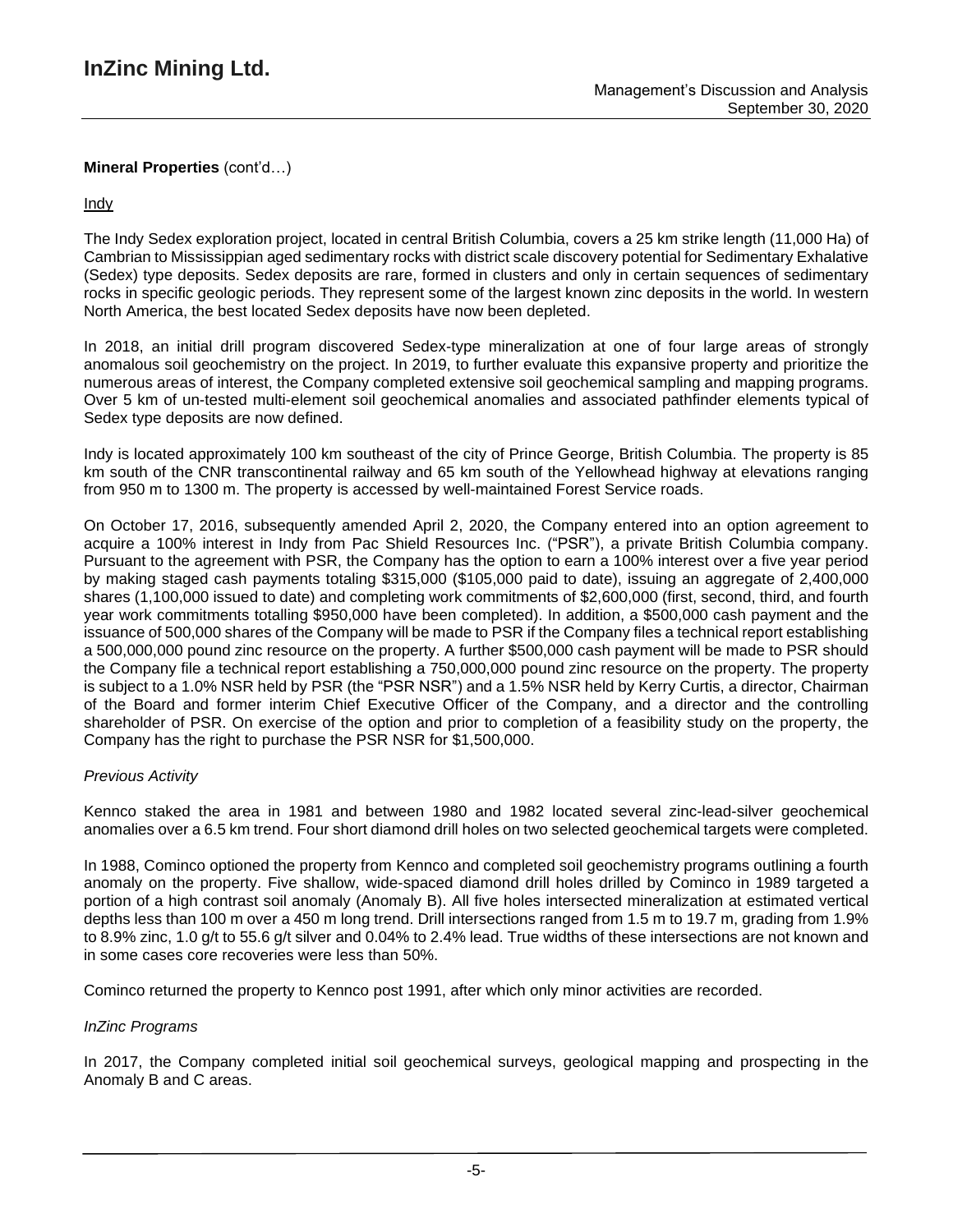Indy (cont'd…)

*InZinc Programs* (cont'd…)

Additional geochemical surveys were completed in mid-August 2018, prior to an initial diamond drill program (1270 m in eleven drill holes) which was completed in September 2018. The program focused on testing anomalous soil geochemistry with shallow drill holes located in the southern portion of Anomaly B.

In November 2018, the company announced the discovery of shallow, high grade zinc sulphide mineralization in drill hole IB18-009 at the B-9 zone. Significant drill intersections from the 2018 drill program include:

### **B-9 Zone 2018 Drilling – Selected Highlights**

- $\bullet$  12.33% Zn, 2.98% Pb, 24.46 g/t Ag over 6.29 m at 60 m below surface in hole IB18-009
- 5.76% Zn, 0.48% Pb, 3.41 g/t Ag over 6.73 m at 56 m below surface in hole IB18-008
- 4.49% Zn, 1.13% Pb, 7.32 g/t Ag over 4.28 m at 27 m below surface and
- 2.24% Zn, 0.83% Pb, 5.23 g/t Ag over 5.38 m at 33 m below surface and
- 3.50% Zn, 0.66% Pb, 4.59 g/t Ag over 4.57 m at 37 m below surface in Hole IB18-002
- 9.26% Zn, 2.43% Pb, 17.98 g/t Ag over 3.05 m at 23 m below surface in hole IB18-003\*
- 3.88% Zn, 1.34% Pb, 8.90 g/t Ag over 3.99 m at 29 m below surface in hole IB18-006

Note: Drilled intersections are apparent width only. The intersections in IB18-002 are separated by lost core/no recovery. \*Low core *recoveries.*

The potential extension of the mineralization intersected at the B-9 Zone is supported by multiple, untested, highcontrast soil geochemical trends which extend to the west, north and south of the area currently drilled. Depth potential of the B-9 mineralization also remains to be tested.

In late 2018, the Company increased its claim holdings to encompass an additional zinc-in-soil geochemical anomaly, called the Action anomaly. The Action anomaly was discovered by Noranda Exploration in 1989, returning high contrast zinc-in-soil geochemical samples over a trend of 800 m.

#### *2019 Programs*

From mid-June until late-August, extensive soil geochemical surveys (1,194 soils) to further outline, extend and prioritize the various anomalies were completed. Additional work included mapping and prospecting programs on priority targets. The results of these programs were announced in late September 2019. Highlights included the definition of a large new Sedex target called the Delta Horizon. The new target is located 5 km northwest of the B-9 Zone.

#### *2019 Program Summary - Large Exploration Targets*

- **Delta Horizon:** 659 B-horizon soil samples outline a 1.5 km long high contrast, multi-element geochemical anomaly defined by distinctive Sedex pathfinder elements and rock exposures.
- **Anomaly B:** 379 soil samples extended and defined the geochemical trends associated with the 2018 Sedex discovery area (B-9 Zone). Multiple, parallel Sedex style trends are now defined with an aggregate length of 2 km of which 90% remains untested by drilling.
- **Anomaly C:** expanded the high contrast, untested geochemical anomaly to a 750 m length.
- **Action Zone Reconnaissance:** 750 m length high contrast geochemical anomaly, untested and open for expansion.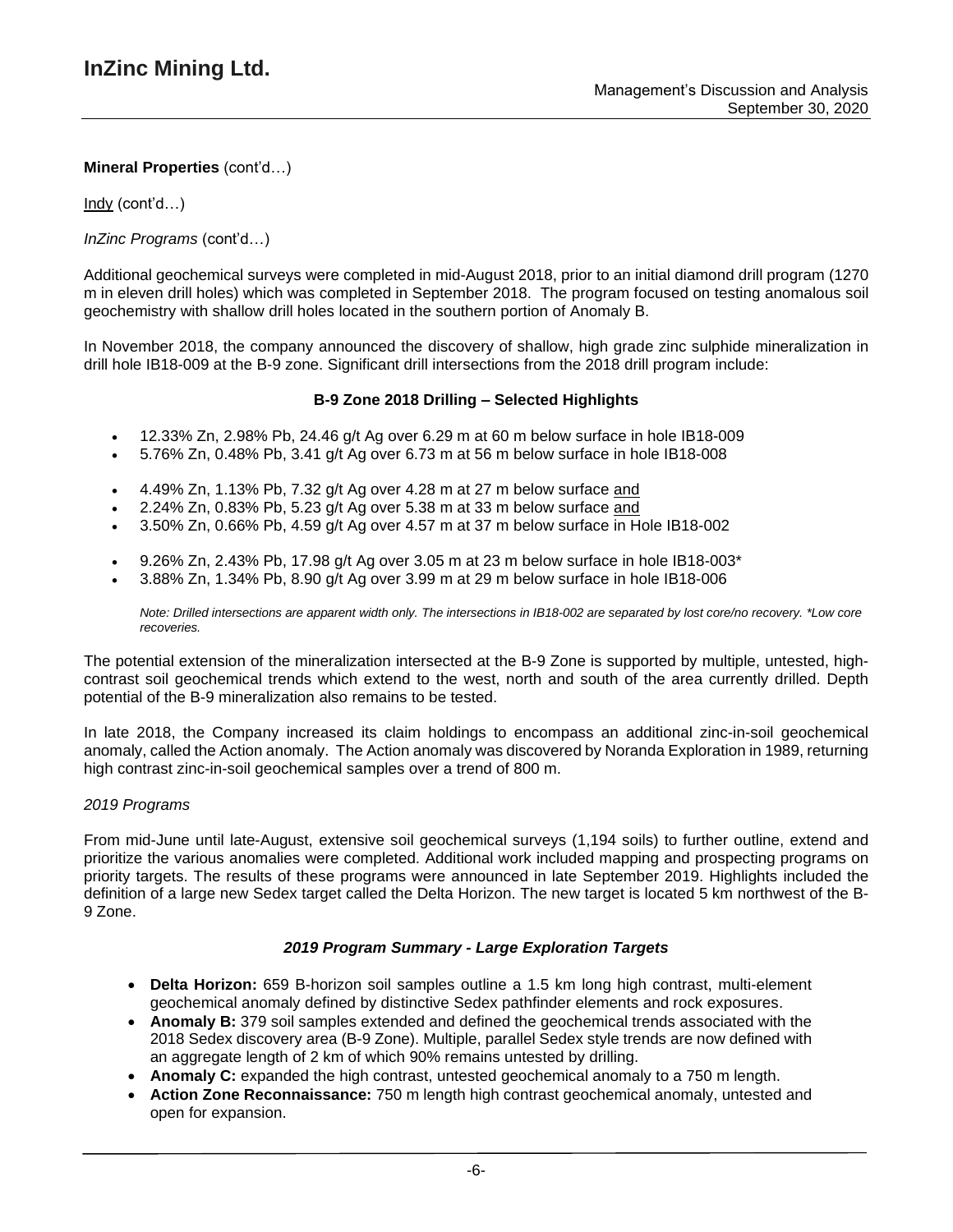Indy (cont'd…)

*2019 Programs* (cont'd…)

The 2019 program identified the distinctive geochemical signatures associated with Sedex deposits, in several potentially stacked horizons over the 7 km long main trend. The aggregate length of geochemical targets on the project now exceeds 5 km.

Exploration activities are permitted and monitored under a Multi-Year Access Bond ("MYAB") with the Government of British Columbia. Exploration expenditures are eligible for the BC Mineral Exploration Tax Credit ("BCMETC"). The Company has received \$220,715 for the BCMETC claims for 2017 – 2018. The BCMETC claim for 2019 of \$94,261 was received in November 2020.

## *2020 Expenditure Requirements*

Under the terms of the Indy option agreement, additional property expenditures of \$325,000 are required on or before January 29, 2020. These requirements have been met.

# PX

In fiscal year 2018, the Company acquired, via staking, 126 mining claims located in Utah, USA. The PX property (100% interest) ("PX") is a grassroots exploration stage project.

# *Programs*

Various geochemical studies were completed in 2018 supporting the concept of a covered intrusive. In addition, an IP orientation survey was completed in late 2018. In September 2019, the tenure was reduced.

## *2020 Activity*

During the nine months ended September 30, 2020, management decided to discontinue exploration on PX and, accordingly, wrote off the carrying value of \$119,755.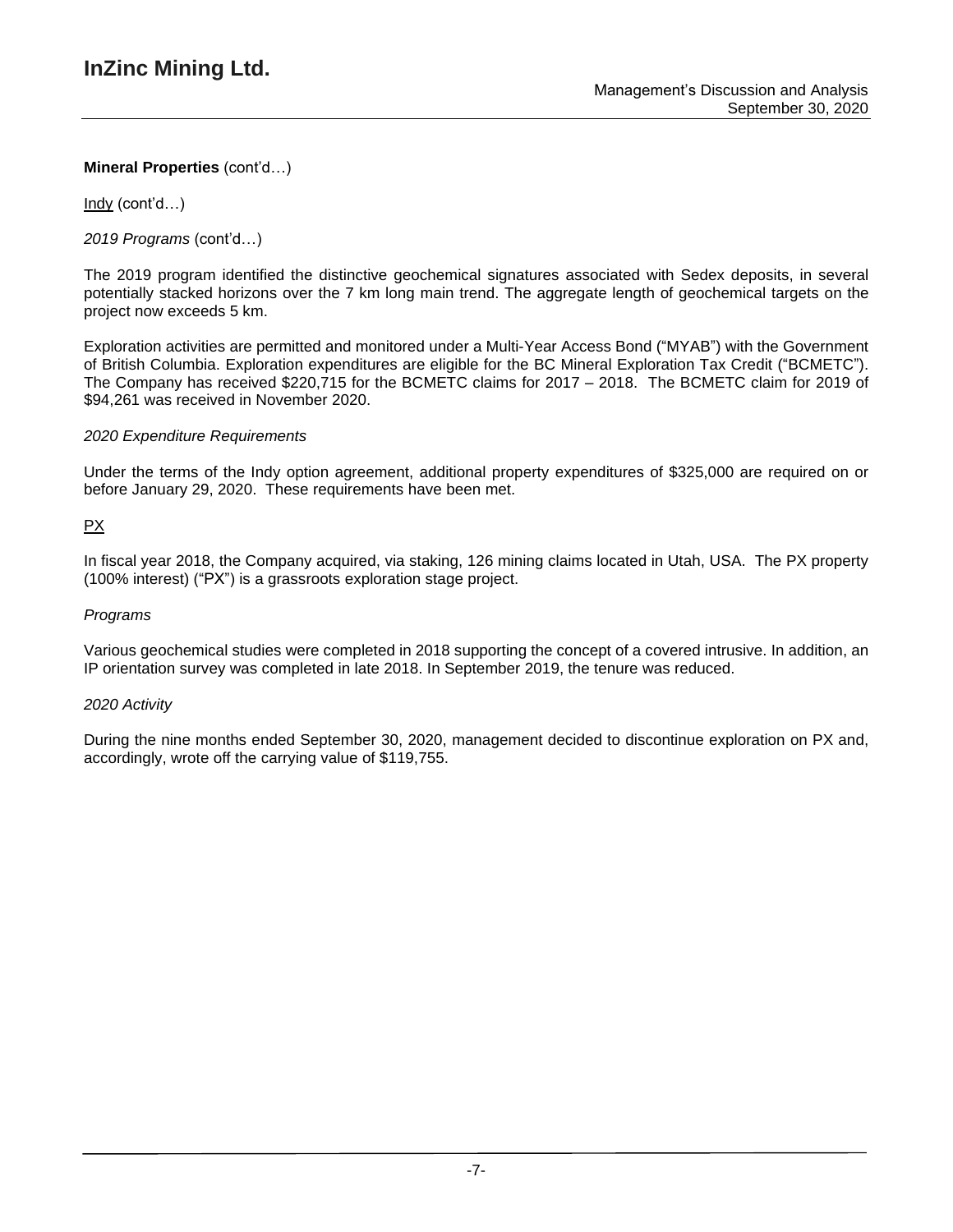### **Summary of Exploration Activities**

The following table represents expenditures incurred on the exploration and evaluation assets during the nine months ended September 30, 2020:

|                                         | <b>West Desert</b> | <b>PX</b>    | <b>Indy</b>   | <b>Total</b>  |
|-----------------------------------------|--------------------|--------------|---------------|---------------|
| <b>Acquisition costs</b>                |                    |              |               |               |
| Balance, December 31, 2019              | \$<br>394,127      | 35,066<br>\$ | \$<br>185,763 | \$<br>614,956 |
| Additions during the period:            |                    |              |               |               |
| Cash payments                           |                    |              | 25,000        | 25,000        |
| Shares issued                           |                    |              | 8,000         | 8,000         |
|                                         |                    |              | 33,000        | 33,000        |
| Balance, September 30, 2020             | 394,127            | 35,066       | 218,763       | 647,956       |
|                                         |                    |              |               |               |
| <b>Deferred exploration costs</b>       |                    |              |               |               |
| Balance, December 31, 2019              | 7,003,002          | 84,689       | 1,049,920     | 8,137,611     |
| Additions during the period:            |                    |              |               |               |
| Analytical                              | 222                |              |               | 222           |
| Claims maintenance                      | 47,756             |              | 500           | 48,256        |
| Communication                           | 1,121              |              |               | 1,121         |
| Equipment and supplies                  | 4,433              |              | 509           | 4,942         |
| Personnel                               | 4,469              |              | 6,000         | 10,469        |
| Room and board                          | 1,587              |              | 4,273         | 5,860         |
| Travel                                  |                    |              | 579           | 579           |
|                                         | 59,588             |              | 11,861        | 71,449        |
| Balance, September 30, 2020             | 7,062,590          | 84,689       | 1,061,781     | 8,209,060     |
| <b>BCMETC</b>                           |                    |              |               |               |
| Balance, December 31, 2019 and          |                    |              |               |               |
| September 30, 2020                      |                    |              | (220, 715)    | (220,715)     |
|                                         |                    |              |               |               |
| Write-off of exploration and evaluation |                    |              |               |               |
| asset                                   |                    | (119, 755)   |               | (119, 755)    |
| Total, September 30, 2020               | \$7,456,717        | \$           | \$1,059,829   | \$8,516,546   |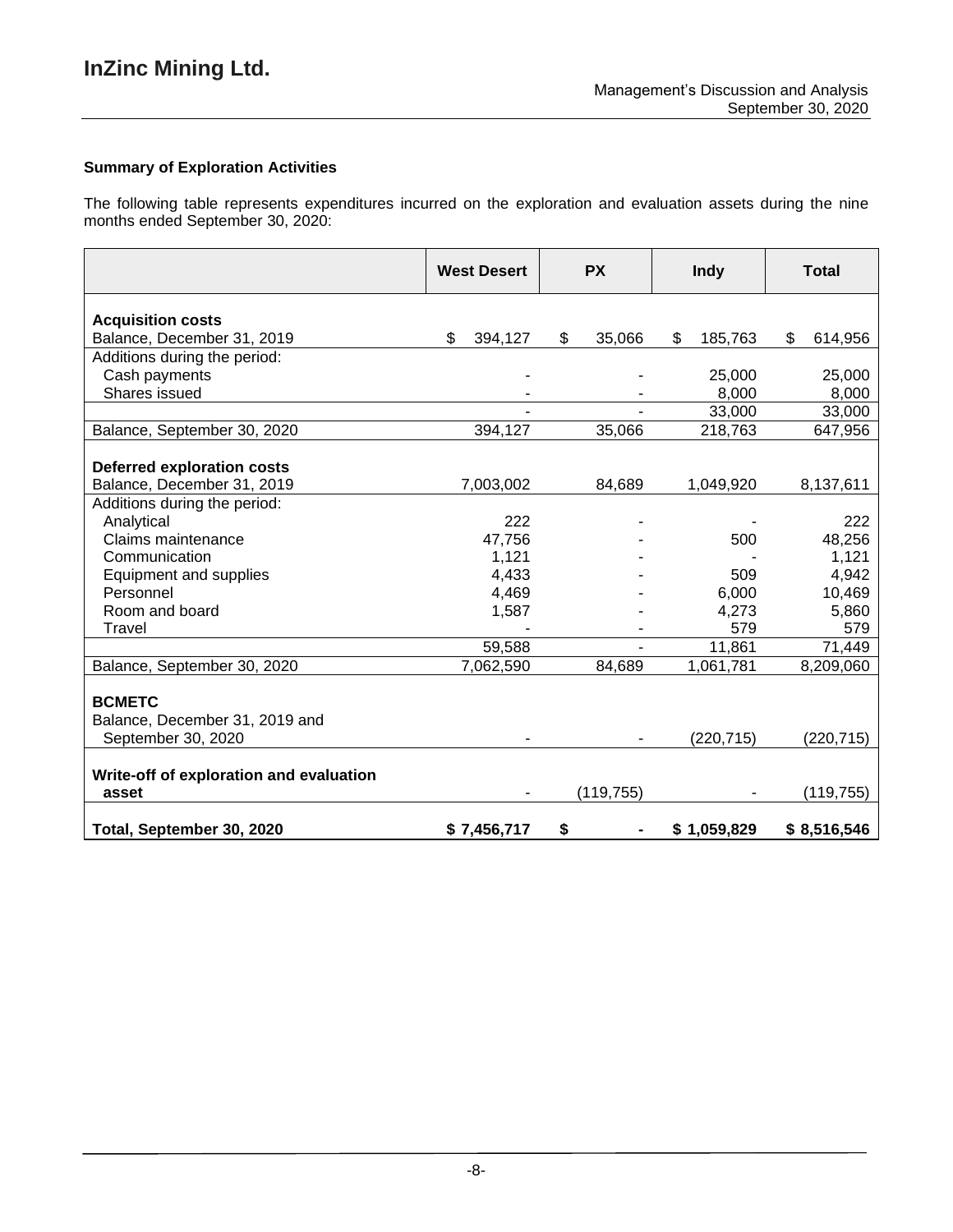# **Selected Quarterly Information**

| <b>Quarter Ended</b> |    | Revenue | Loss and<br>comprehensive loss |            | <b>Net loss</b><br>per share (1) |        |
|----------------------|----|---------|--------------------------------|------------|----------------------------------|--------|
| September 30, 2020   | S  | Nil     | S                              | (159,297)  | \$                               | (0.00) |
| June 30, 2020        | \$ | Nil     | \$                             | (53, 551)  | \$                               | (0.00) |
| March 31, 2020       | \$ | Nil     | \$                             | (18, 216)  | \$                               | (0.00) |
| December 31, 2019    | \$ | Nil     | \$                             | (57, 291)  | \$                               | (0.00) |
| September 30, 2019   | S  | Nil     |                                | (52, 530)  | \$                               | (0.00) |
| June 30, 2019        | \$ | Nil     | \$                             | (82, 246)  | \$                               | (0.00) |
| March 31, 2019       | \$ | Nil     | \$                             | (36,170)   | \$                               | (0.00) |
| December 31, 2018    | \$ | Nil     | \$                             | (111, 849) | \$                               | (0.00) |

*(1)* basic and diluted

The loss and comprehensive loss for the Company varies from quarter to quarter, depending mainly on the amount of communication and investor relations activities, professional fees, and whether stock options were granted.

## **Results of Operations**

The loss and comprehensive loss for the nine months ended September 30, 2020 was \$231,064 or \$0.00 per share compared with a loss of \$170,946 or \$0.00 per share during the same quarter of 2019. The following discussion should be read in conjunction with the accompanying condensed interim consolidated financial statements and related notes for the period.

The table below explains the significant changes in expenditures, for the nine months ended September 30, 2020 compared with September 30, 2019.

 $\overline{1}$ 

| <b>Expense</b>                          | <b>Change in Expense</b> | <b>Explanation for Change</b>                                                                                                                                                                  |
|-----------------------------------------|--------------------------|------------------------------------------------------------------------------------------------------------------------------------------------------------------------------------------------|
| Communication and investor<br>relations | Decrease of \$9,522      | Decrease is due to less activity in the current period,<br>partially as a result of COVID. Additionally, the Company<br>changed to a less expensive service provider for its news<br>releases. |
| Foreign exchange loss                   | Decrease of \$9,680      | The reclamation bond on West Desert is held in USD and<br>the USD dollar weakened against the CAD, creating an<br>unrealized foreign exchange gain.                                            |
| Office and miscellaneous                | Decrease of \$6,356      | Decrease is due to less activity in the current period as<br>the Company is currently minimizing operations.                                                                                   |
| Share-based compensation                | Decrease of \$23,348     | There were more incentive share options that vested<br>during the prior period as compared to the current<br>period.                                                                           |
| Travel                                  | Decrease of \$10,697     | Decrease is due to no management travel related to<br>property operations in the current period.                                                                                               |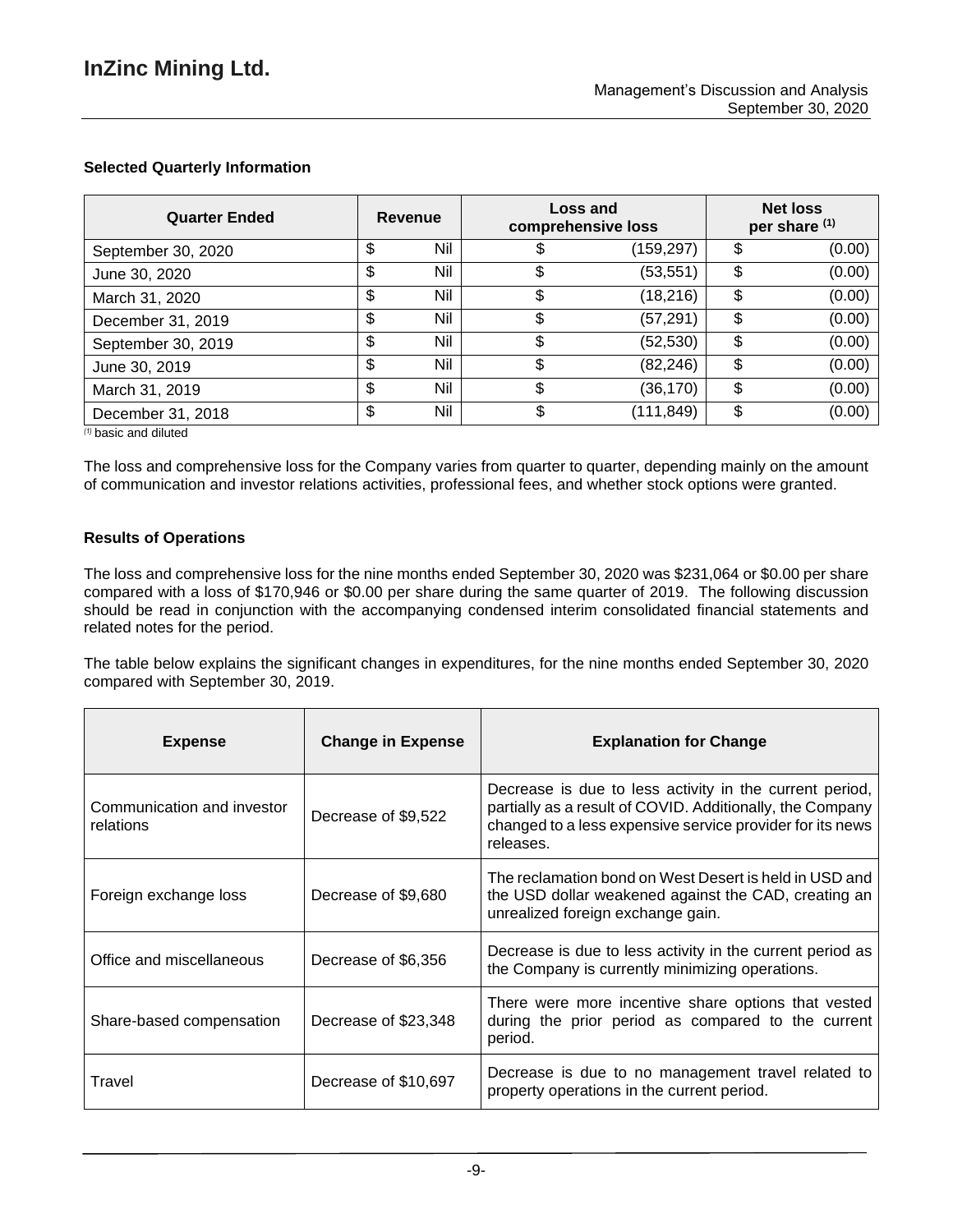# **Current Quarter**

The loss and comprehensive loss for the three months ended September 30, 2020 was \$159,297 or \$0.00 per share compared with a loss of \$52,530 or \$0.00 per share during the same quarter of 2019. The following discussion should be read in conjunction with the accompanying Financial Statements and related notes for the period.

The table below explains the significant changes in expenditures, not described above, for the three months ended September 30, 2020 compared with September 30, 2019.

| <b>Expense</b>                                   | <b>Change in Expense</b> | <b>Explanation for Change</b>                                                                    |
|--------------------------------------------------|--------------------------|--------------------------------------------------------------------------------------------------|
| Share-based compensation                         | Decrease of \$13,512     | Options were granted in the prior period; no options were<br>granted in the current period.      |
| Write-off of exploration and<br>evaluation asset | Increase of \$119,755    | The Company wrote off PX in the current period; there<br>were no write offs in the prior period. |

# **Related Party Transactions**

The Company entered into the following transactions with related parties during the nine months ended September 30, 2020:

Summary of key management personnel compensation:

|                                              | For the nine<br>months ended<br>September 30,<br>2020 |        | For the nine<br>months ended<br>September 30,<br>2019 |        |
|----------------------------------------------|-------------------------------------------------------|--------|-------------------------------------------------------|--------|
| Professional fees (Steve Vanry)              | \$                                                    | 9,000  | \$                                                    | 16,500 |
| Share-based compensation (John Murphy)       |                                                       | 1,248  |                                                       | 4,045  |
| Share-based compensation (Kerry Curtis)      |                                                       | 1,997  |                                                       | 6,472  |
| Share-based compensation (Louis Montpellier) |                                                       | 1,248  |                                                       | 4,045  |
| Share-based compensation (Steve Vanry)       |                                                       | 999    |                                                       | 2,431  |
| Share-based compensation (Wayne Hubert)      |                                                       | 1,997  |                                                       | 6,472  |
|                                              |                                                       | 16.489 | \$                                                    | 39,965 |

Included in accounts payable and accrued liabilities are amounts owing to related parties of \$1,050 (December 31, 2019 - \$1,147).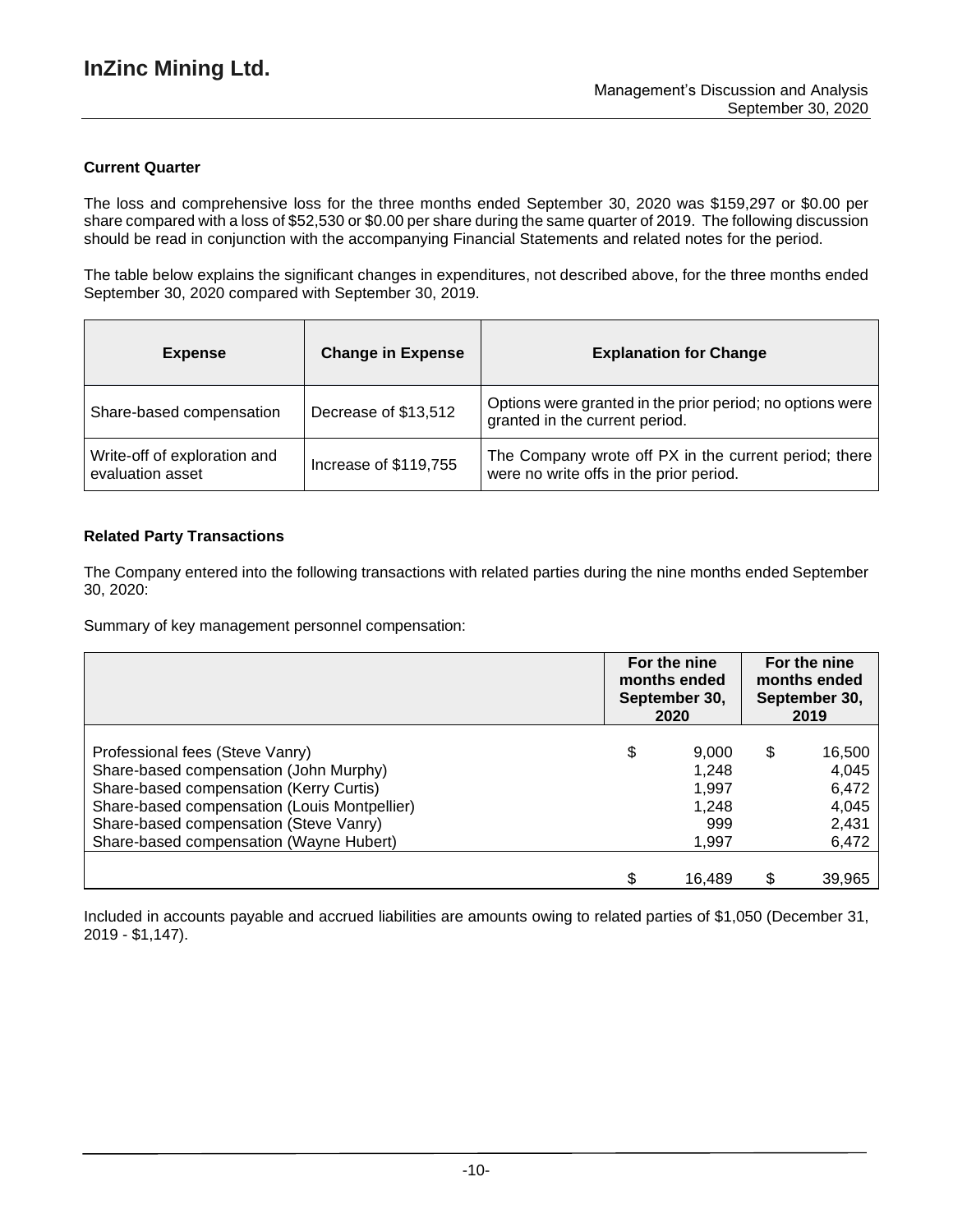# **Liquidity, Financial Position and Capital Resources**

The Company's liquidity and capital resources are as follows:

|                                                          | September 30,<br>2020 |                                   | December 31,<br>2019 |                                   |
|----------------------------------------------------------|-----------------------|-----------------------------------|----------------------|-----------------------------------|
| Cash<br>Receivables<br>Prepaids<br>Marketable securities | \$                    | 219,410<br>1.721<br>16,805<br>270 | \$                   | 431,146<br>2,242<br>18,232<br>291 |
| Total current assets                                     |                       | 238,206                           | \$                   | 451,911                           |
| Accounts payable and accrued liabilities                 |                       | 16,558                            | \$                   | 30,918                            |
| <b>Total current liabilities</b>                         |                       | 16,558                            | \$                   | 30,918                            |
| Working capital                                          | \$                    | 221,648                           | \$                   | 420,993                           |

The Company had a net working capital position of \$221,648 at September 30, 2020 compared with \$420,993 as at December 31, 2019. As at September 30, 2020, the Company had sufficient liquidity to meet its obligations for the next twelve months.

The Company had cash on hand of \$219,410 on September 30, 2020 (December 31, 2019 - \$431,146). The source of cash consists of funds raised in previous financings, along with proceeds from the BCMETC, less cumulative expenditures incurred. The primary use of cash during the nine months ended September 30, 2020 was the funding of operations of \$113,042 (2019 - \$122,923) and the acquisition and exploration of exploration and evaluation assets of \$98,694 (2019 - \$416,362). There were no financings during the nine months ended September 30, 2020, as compared to one financing during the nine months ended September 30, 2019, which raised net proceeds of \$237,675.

The Company's general and administrative costs, exclusive of any management compensation or direct business costs such as acquisitions, field work or travel, are in the range of \$180,000 annually. These maintenance costs are typical for a public company of this nature and consist of stock exchange fees, legal fees, accounting and audit fees, transfer agent fees and general office expenses such as rent, insurance, basic administrative assistance and phone. As the Company has commenced further exploration of its properties, it may have an impact on general and administrative costs.

The Company has no known mineral reserves and is not in commercial production on any of its properties and accordingly, the Company does not generate cash from operations. The Company finances exploration activities by raising capital from equity markets from time to time.

## **Proposed Transactions**

There are no proposed transactions to be reported.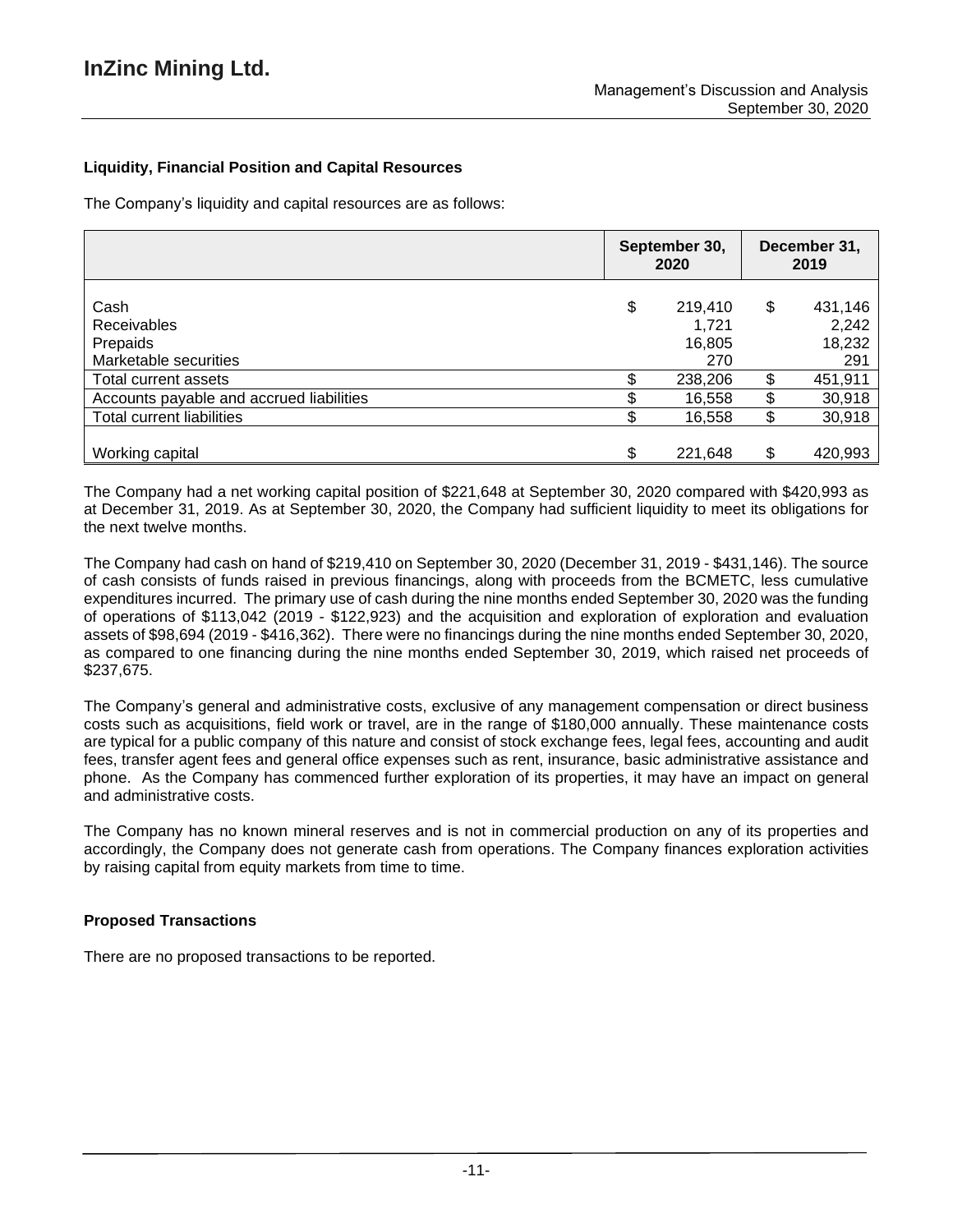### **Risks and Uncertainties**

The business and operations of the Company are subject to numerous risks, many of which are beyond the Company's control. The Company considers the risks set out below to be some of the most significant to potential investors in the Company, but not all of the risks associated with an investment in securities of the Company. If any of these risks materialize into actual events or circumstances or other possible additional risks and uncertainties of which the Company is currently unaware or which it considers to be material in relation to the Company's business actually occur, the Company's assets, liabilities, financial condition, results of operations (including future results of operations), business and business prospects, are likely to be materially and adversely affected. In such circumstances, the price of the Company's securities could decline and investors may lose all or part of their investment.

### History of losses

The Company has incurred net losses since inception and as of September 30, 2020, had an accumulated deficit of \$9,394,228.

#### No history of dividends

Since incorporation, the Company has not paid any cash or other dividends on its common stock and does not expect to pay such dividends in the foreseeable future, as all available funds will be invested primarily to finance its mineral exploration programs. The Company will need to achieve profitability prior to any dividends being declared.

#### Dilution

The Company does not generate any revenues and does not have sufficient financial resources to undertake by itself all of its planned expenditures. The Company has limited financial resources and has financed its operations primarily through the sale of securities such as common shares. The Company will need to continue its reliance on the sale of such securities for future financing, resulting in dilution to the Company's existing shareholders. The amount of additional funds required will depend largely on the success of the Company's exploration programs.

Further expenditures will depend on the Company's ability to obtain additional financing which may not be available under favourable terms, if at all.

#### Capital and liquidity risk

The amount of financial resources available to invest for the enhancement of shareholder value is dependent upon the size of the treasury, profitable operations, and willingness to utilize debt and issue equity. Due to the size of the Company, financial resources are limited and if the Company exceeds growth expectations or finds investment opportunities it may require debt or equity financing. There is no assurance that the Company will be able to obtain additional financial resources that may be required to successfully finance transactions or compete in its markets on favourable commercial terms.

#### Dependence on key personnel

Loss of certain members of the executive team or key operational leaders of the company could have a disruptive effect on the implementation of the Company's business strategy and the efficient running of day-to-day operations until their replacement is found. Recruiting personnel is time consuming and expensive and the competition for a professional is intense. The Company may be unable to retain its key employees or attract, assimilate, retain or train other necessary qualified employees, which may restrict its growth potential.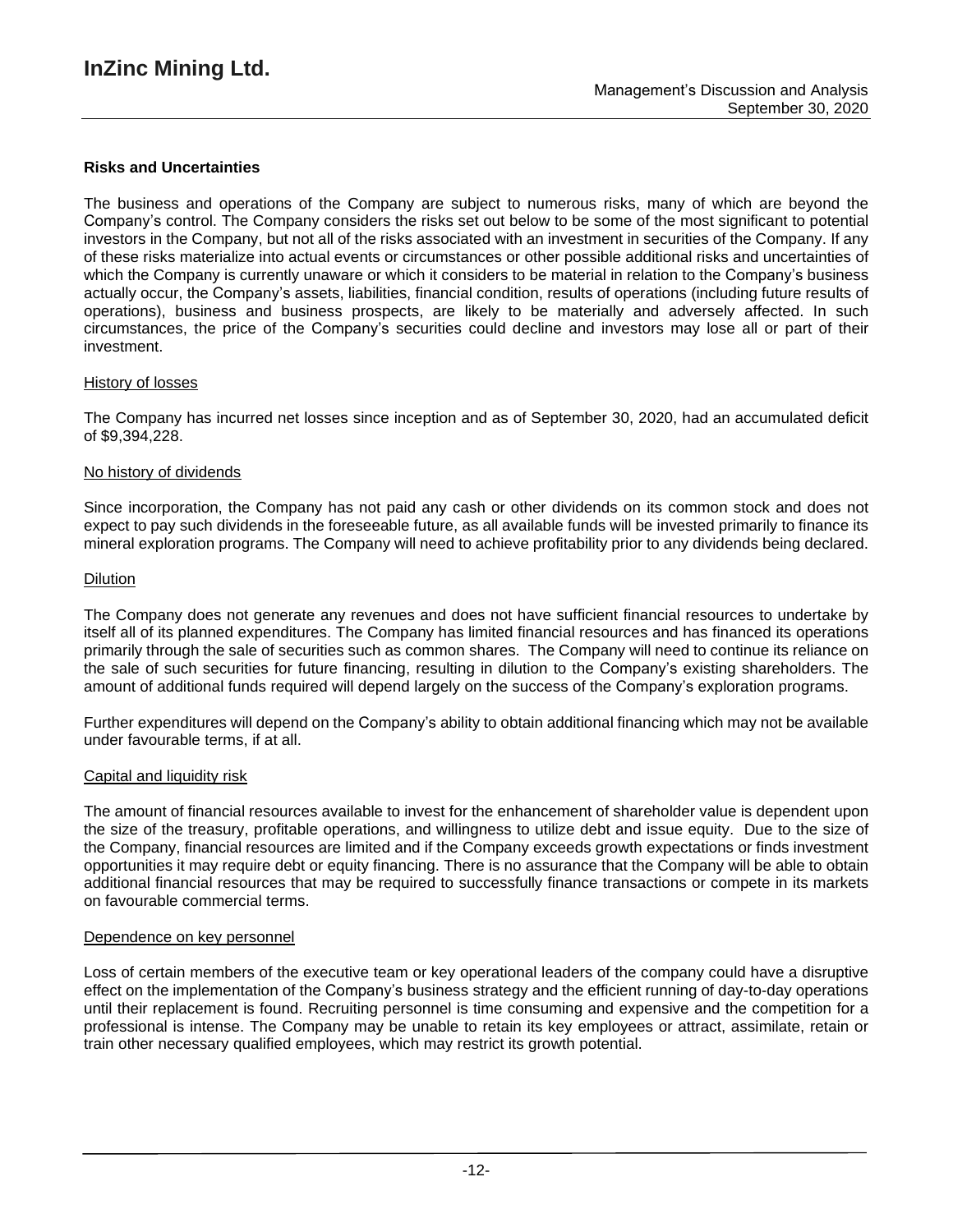# **Risks and Uncertainties** (cont'd…)

### Mineral exploration

Mineral exploration is subject to a high degree of risk, which even a combination of experience, knowledge and careful evaluation may fail to overcome. These risks may be even greater in the Company's case given its formative stage of development. Furthermore, exploration activities are expensive and seldom result in the discovery of a commercially viable resource. There is no assurance that the Company's exploration will result in the discovery of an economically viable mineral deposit.

### Preliminary Economic Assessments

Preliminary Economic Assessments are considered to be preliminary in nature. They include inferred mineral resources that are considered too speculative to have the economic considerations applied that would enable their classification as mineral reserves. There is no certainty that the conclusions within a Preliminary Economic Assessment will be realized. Mineral resources that are not mineral reserves do not have demonstrated economic viability.

### Management of industry risk

The Company is engaged primarily in mineral exploration and manages related industry risk issues directly. The Company's mineral exploration activities expose it to potential environmental liability risk. It is management's policy to review environmental compliance and exposure on an ongoing basis. The Company follows industry standards and specific project environmental requirements. The Company is currently in the exploration stage on its property interests and has not determined whether significant site recovery costs will be required. Management is not aware of and does not anticipate any significant environmental remediation costs or liabilities in respect of its current operations.

#### Commodity and equity prices

The Company has exposure to price risk with respect to commodity and equity prices. Equity price risk is defined as the potential adverse impact on the Company's earnings due to movements in individual equity prices or general movements in the level of the stock market. Commodity price risk is defined as the potential adverse impact on earnings and economic value due to commodity price movements and volatilities.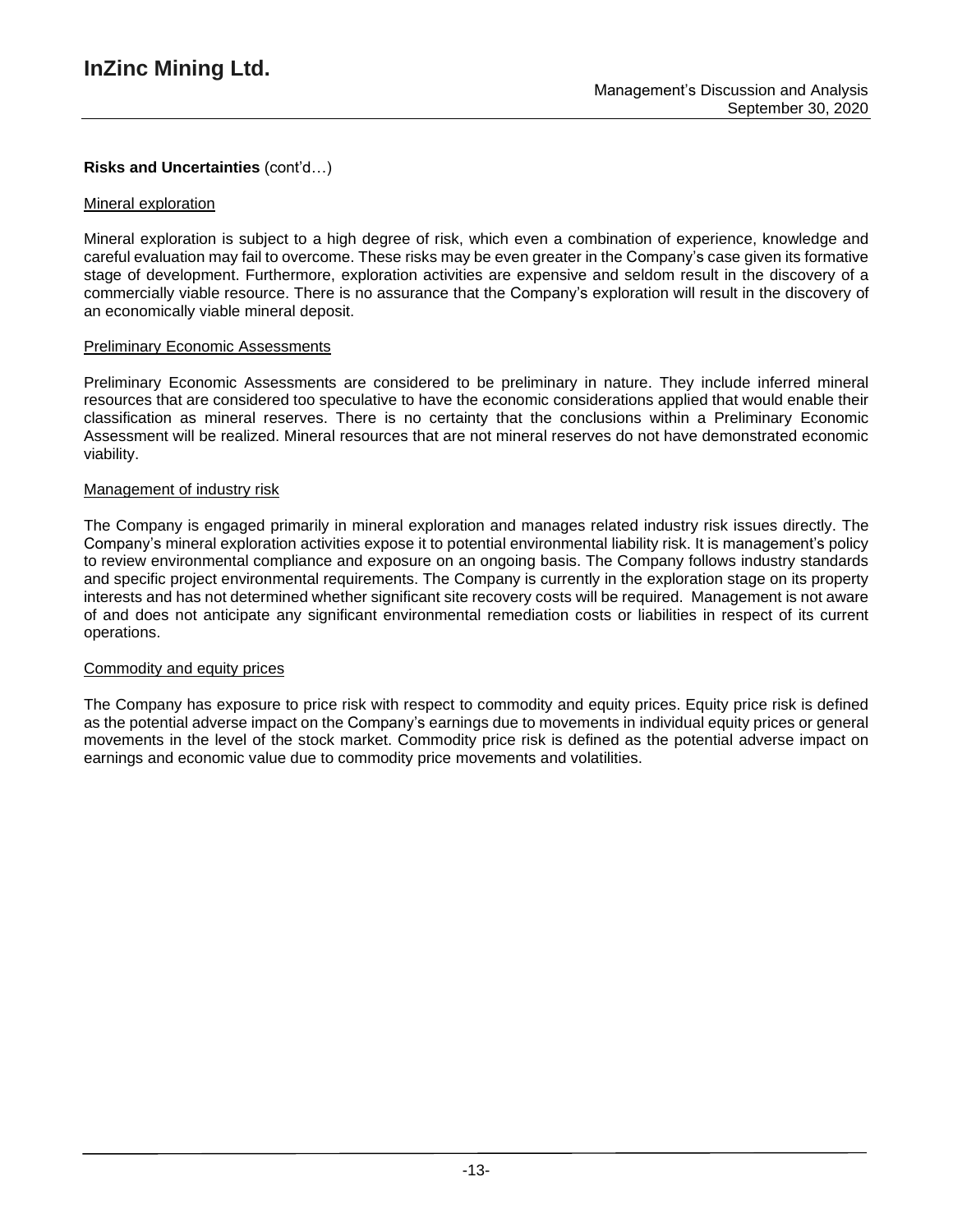# **Risks and Uncertainties** (cont'd…)

### Other risks

The Company will need additional funding to complete its short and long term objectives. The ability of the Company to raise such financing in the future will depend on the prevailing market conditions, as well as the business performance of the Company. Current global financial conditions have been subject to increased volatility which has negatively impacted access to public financing. There can be no assurances that the Company will be successful in its efforts to raise additional financing on terms satisfactory to the Company. The market price of the Company's shares at any given point in time may not accurately reflect value. If adequate funds are not available or not available on acceptable terms, the Company may not be able to take advantage of opportunities, to develop new projects or to otherwise respond to competitive pressures.

The Company is dependent upon the services of key executives, including the Chief Executive Officer. Certain directors and officers of the Company also serve as directors and/or officers of other companies involved in mineral exploration and development and, consequently, there exists the possibility for such directors and officers to be in a position of conflicts of interest.

The Company's business and operations could be adversely affected by the outbreak of an epidemic or a pandemic or other health crises, including the recent outbreak of COVID-19. On January 30, 2020, the World Health Organization declared the outbreak a global health emergency and on March 20, 2020, the government of Canada closed their border to non-essential travel. The Canadian government has enacted 14 days of mandatory quarantine for any person entering Canada by air, sea or land. Global government actions, including these restrictive measures in Canada, along with market uncertainty could cause an economic slowdown resulting in a decrease in the demand for metals and have a negative impact on metal prices, as well as possible disruptions to global supply chains. While these effects are expected to be temporary, the duration of the business disruptions internationally and related financial impact cannot be reasonably estimated at this time.

## **Critical Accounting Estimates**

The preparation of these condensed interim consolidated financial statements in conformity with IFRS requires management to make certain estimates, judgments and assumptions that affect the reported amounts of assets and liabilities at the date of the condensed interim consolidated financial statements and the reported expenses during the period.

Although management uses historical experience and its best knowledge of the amount, events or actions to form the basis for judgments and estimates, actual results may differ from these estimates.

Estimates are made when applying accounting policies. The critical estimates that have the most significant effects on the amounts recognized in the condensed interim consolidated financial statements are as follows:

#### Economic recoverability and probability of future economic benefits of exploration and evaluation assets

Management has determined that exploration, evaluation, and related costs incurred which were capitalized may have future economic benefits and may be economically recoverable. Management uses several criteria in its assessments of economic recoverability and probability of future economic benefits including, geologic and other technical information, a history of conversion of mineral deposits with similar characteristics to its own properties to proven and probable mineral reserves, the quality and capacity of existing infrastructure facilities, evaluation of permitting and environmental issues and local support for the project.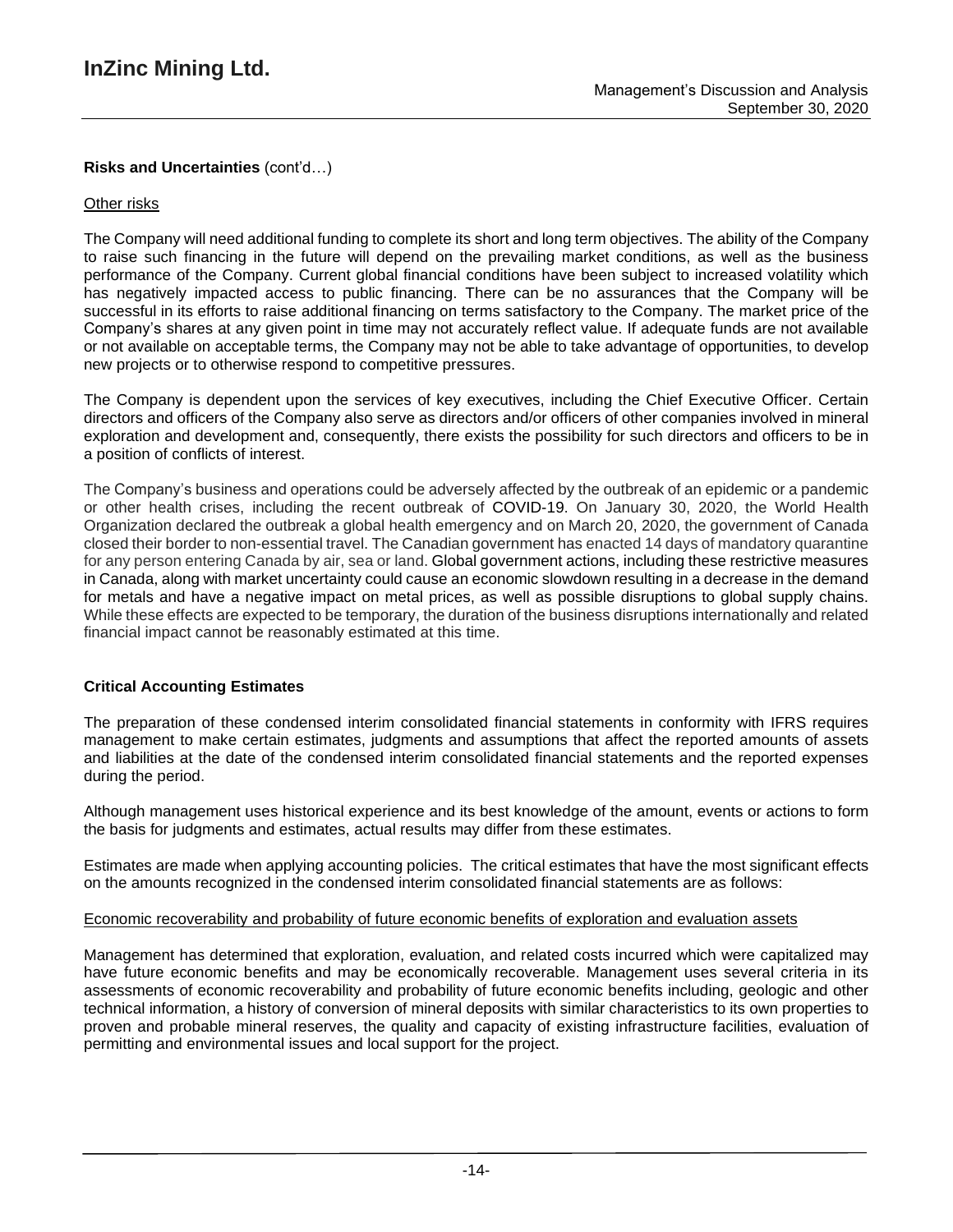# **Critical Accounting Estimates** (cont'd…)

#### Valuation of share-based compensation

The Company uses the Black-Scholes Option Pricing Model for valuation of share-based compensation. Option pricing models require the input of subjective assumptions including expected price volatility, interest rate, and forfeiture rate. Changes in the input assumptions can materially affect the fair value estimate and the Company's earnings and equity reserves.

## **New Accounting Policies Adopted**

There were no changes in accounting policies, including initial adoption, during the period.

### **Off-Balance Sheet Arrangements**

The Company does not have any off-balance sheet arrangements.

### **Financial Instruments and Risk Management**

Financial instruments measured at fair value are classified into one of three levels in the fair value hierarchy according to the relative reliability of the inputs used to estimate the fair values. The three levels of the fair value hierarchy are:

- Level 1 Unadjusted quoted prices in active markets for identical assets or liabilities;
- Level 2- Inputs other than quoted prices that are observable for the asset or liability either directly or indirectly; and
- Level 3 Inputs that are not based on observable market data.

Cash and marketable securities are measured at fair value using level 1 inputs. The value of receivables, reclamation deposits, and accounts payable and accrued liabilities approximates their carrying values.

#### Financial risk factors

The Company is exposed to a variety of financial risks by virtue of its activities including credit, liquidity, interest rate, foreign currency, and price risk.

#### *Credit risk*

The Company is exposed to industry credit risks arising from its cash holdings and receivables. The Company manages credit risk by placing cash with major Canadian financial institutions. The Company's receivables are due from the Federal Government of Canada. Management believes that credit risk related to these amounts is nominal.

#### *Liquidity risk*

Liquidity risk is the risk that the Company will not have sufficient funds to meet its financial obligations when they are due. To manage liquidity risk, the Company reviews additional sources of capital and financing to continue its operations and discharge its commitments as they become due.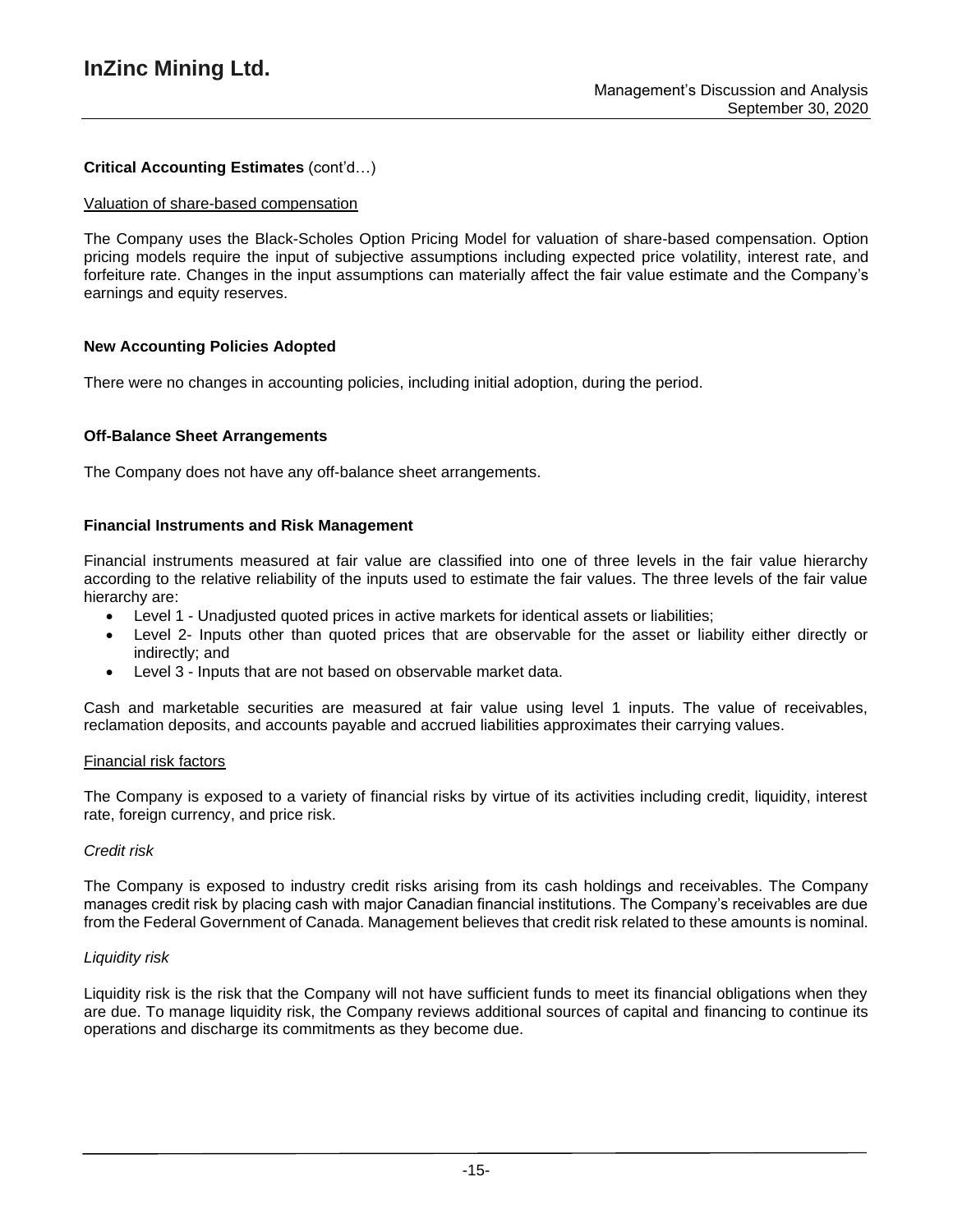# **Financial Instruments and Risk Management** (cont'd…)

### Financial risk factors (cont'd…)

### *Interest rate risk*

Interest rate risk is the risk that the fair value of future cash flows of a financial instrument will fluctuate because of changes in market interest rates. The Company is not exposed to interest rate risk as it does not have any significant financial instruments with interest rates, with the exception of cash. Interest earned on cash is based on prevailing bank account interest rates, which may fluctuate. A 1% change in interest rates would result in a nominal difference for the nine months ended September 30, 2020.

## *Foreign currency risk*

The Company is exposed to foreign currency risk on fluctuations related to cash and accounts payables and accrued liabilities that are denominated in United States Dollars. A 10% change in foreign exchange rates would result in a nominal difference for the nine months ended September 30, 2020.

#### *Price risk*

The Company has limited exposure to price risk with respect to commodity and equity prices. Equity price risk is defined as the potential adverse impact on the Company's earnings due to movements in individual equity prices or general movements in the level of the stock market. Commodity price risk is defined as the potential adverse impact on earnings and economic value due to commodity price movements and volatilities.

## **Subsequent Events**

In addition to the subsequent events disclosed elsewhere in this MD&A, subsequent to September 30, 2020, the Company:

- i. announced it has received overtures from, and had discussions with, various parties regarding potential corporate and asset level transactions. COVID has influenced timing of some of the related activities. There are no assurances that anything will result from these discussions; and
- ii. announced Wayne Hubert, the Company's CEO, will be stepping down. To ensure a seamless transition, Wayne will continue as CEO for the next few months and will remain an active board member.